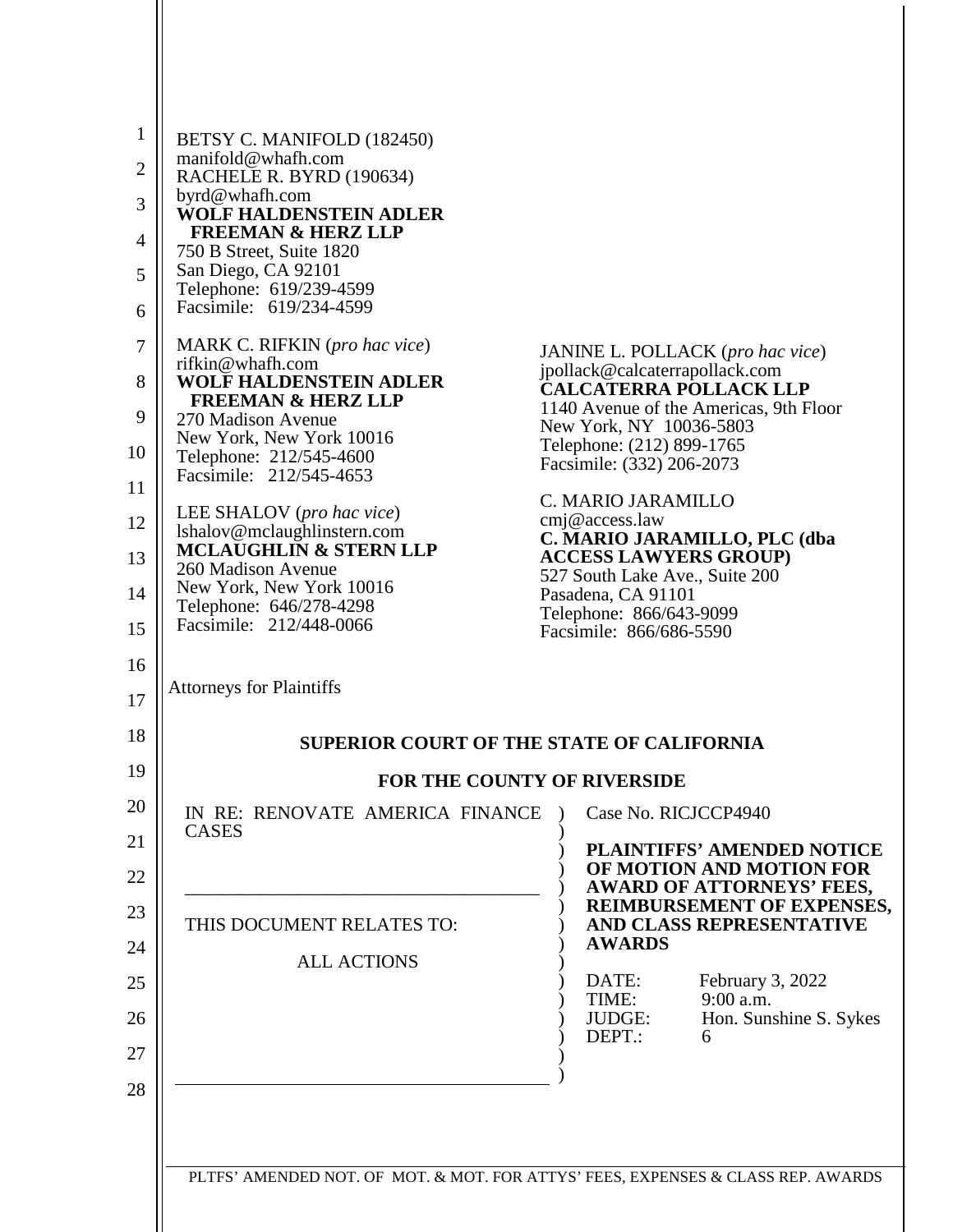1 2

3

4

5

6

7

12

13

14

## **TO ALL PARTIES AND THEIR COUNSEL OF RECORD:**

**PLEASE TAKE NOTICE** that on February 3, 2022, at 9:00 a.m., or as soon thereafter as the matter may be heard, in Department 6 of the Superior Court of California, County of Riverside, located at 4050 Main Street, Riverside, California 92501, Class Counsel and Class Representatives George and Judith Loya (the "Loyas"), Richard Ramos, Michael Richardson, and Shirley Petetan (hereinafter, "Plaintiffs" or "Class Representatives"), will move for an order:

8  $\mathbf Q$ 10 11 1. Awarding Class Counsel \$561,000.00 in attorneys' fees and reimbursement of expenses of \$82,914.59 plus 33% of any monies to the Class obtained through the Bankruptcy Action (*In re: Renovate America, Inc., et al.*, Case No. 20-13172 (LSS) (Bankr. D. Del.)) through the Class Proof of Claim and any additional appropriate and reasonable expenses incurred; and

2. Approving the payment of Class Representative Awards to Plaintiffs in the total amount of \$20,000 (\$5,000 to each of three Class Representatives and jointly to the Loyas).

This motion is based upon:

15 16 17 a. the Memorandum of Points and Authorities filed in support of the Motion for Award of Attorneys' Fees, Reimbursement of Expenses, and Class Representative Awards, filed May 26, 2020;

18 19 20 21 b. the Joint Declaration of Janine L. Pollack and Rachele R. Byrd in Support of: (1) Plaintiffs' Motion for Final Approval of Class Action Settlement; and (2) Plaintiffs' Motion for Attorneys' Fees, Reimbursement of Expenses and Payment of Class Representative Awards, filed May 26, 2020 (the "Joint Declaration I" or "Joint Decl. I");

22 23 c. the May 26, 2020 Declaration of Cameron R. Azari, Esq. on Implementation and Adequacy of Settlement Notices and Notice Plan;

24 25 26 d. the November 14, 2019 Declaration of Randall S. Newman (submitted with Plaintiffs' Motion for Preliminary Approval of Class Action Settlement), attached to the Joint Declaration I as Exhibit D;

27 28 e. the Declaration of Rachele R. Byrd in Support of Plaintiffs' Motion for Award of Attorneys' Fees, Reimbursement of Expenses and Payment of Class Representative Awards, filed

- 1 -

PLTFS' AMENDED NOT. OF MOT. & MOT. FOR ATTYS' FEES, EXPENSES & CLASS REP. AWARDS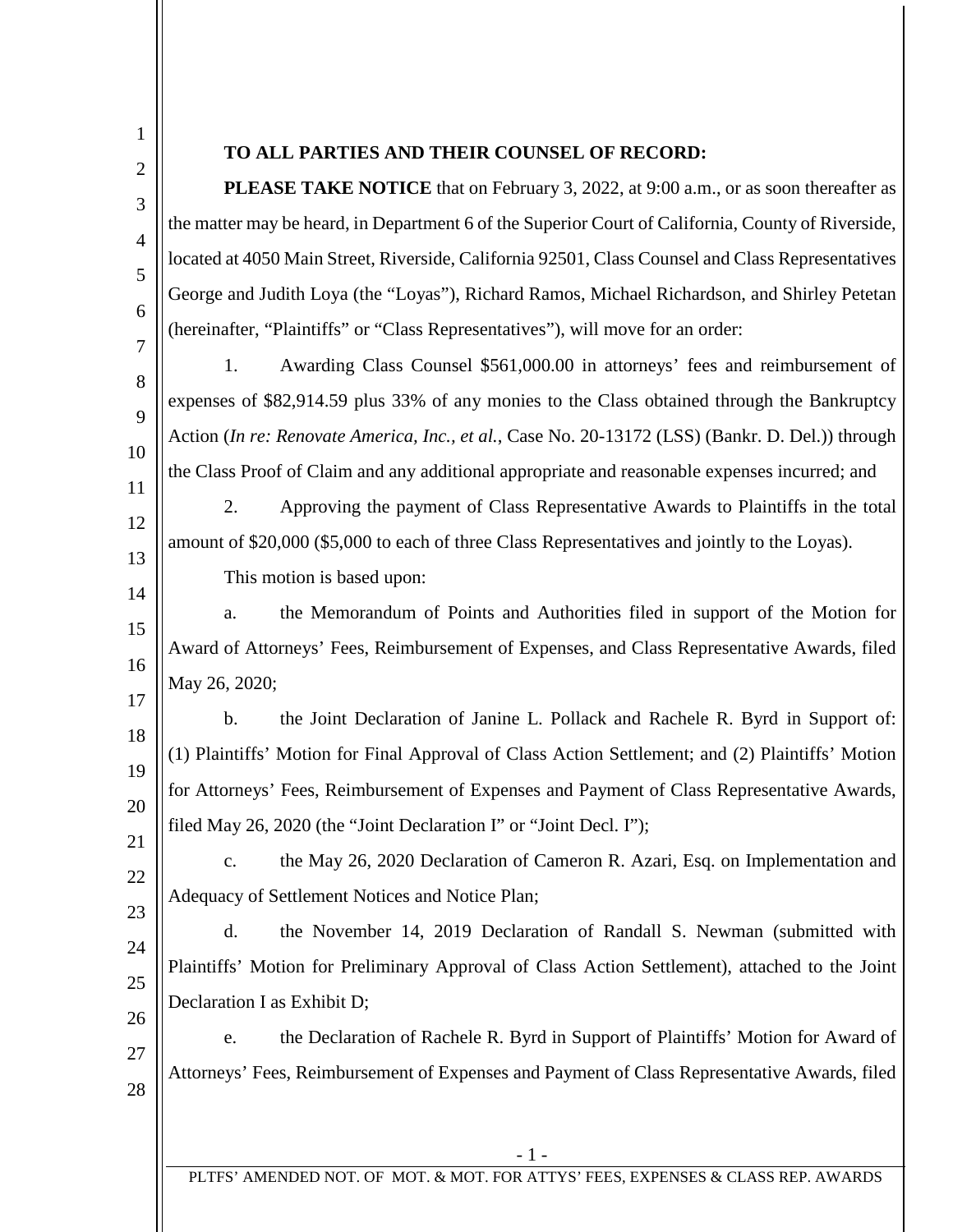1

May 26, 2020;

2 3 4 f. the Declaration of Janine L. Pollack in Support of Plaintiffs' Motion for Award of Attorneys' Fees, Reimbursement of Expenses and Payment of Class Representative Awards, filed May 26, 2020;

5 6 7 g. the Declaration of Lee S. Shalov in Support of Plaintiffs' Motion for Award of Attorneys' Fees, Reimbursement of Expenses and Payment of Class Representative Awards, filed May 26, 2020;

8 9 10 h. the Declaration of C. Mario Jaramillo in Support of Plaintiffs' Motion for Award of Attorneys' Fees, Reimbursement of Expenses and Class Representative Awards, filed May 26, 2020;

11 12 13 i. the Declaration of Jason P. Sultzer in Support of Plaintiffs' Motion for Award of Attorneys' Fees, Reimbursement of Expenses and Class Representative Awards, filed May 26, 2020;

14 15 16 j. Plaintiffs' Supplemental Brief in Further Support of Motion for Final Approval of Class Action Settlement and Motion for Award of Attorneys' Fees, Reimbursement of Expenses, and Class Representative Awards, filed June 15, 2020;

17 18 k. the Supplemental Declaration of Cameron R. Azari, Esq. on Implementation and Adequacy of Settlement Notices and Notice Plan, filed June 15, 2020;

19 20 21 l. Plaintiffs' Second Supplemental Brief in Further Support of Motion for Final Approval of Class Action Settlement and Motion for Award of Attorneys' Fees, Reimbursement of Expenses, and Class Representative Awards, filed July 1, 2020;

22 23 m. the Second Supplemental Declaration of Cameron R. Azari, Esq. on Implementation and Adequacy of Settlement Notices and Notice Plan, filed July 1, 2020;

24 25 26 n. Plaintiffs' Third Supplemental Brief in Further Support of Motion for Final Approval of Class Action Settlement and Motion for Award of Attorneys' Fees, Reimbursement of Expenses, and Class Representative Awards, filed July 13, 2020;

27 28 o. the Third Supplemental Declaration of Cameron R. Azari, Esq. on Implementation and Adequacy of Settlement Notices and Notice Plan, filed July 13, 2020;

PLTFS' AMENDED NOT. OF MOT. & MOT. FOR ATTYS' FEES, EXPENSES & CLASS REP. AWARDS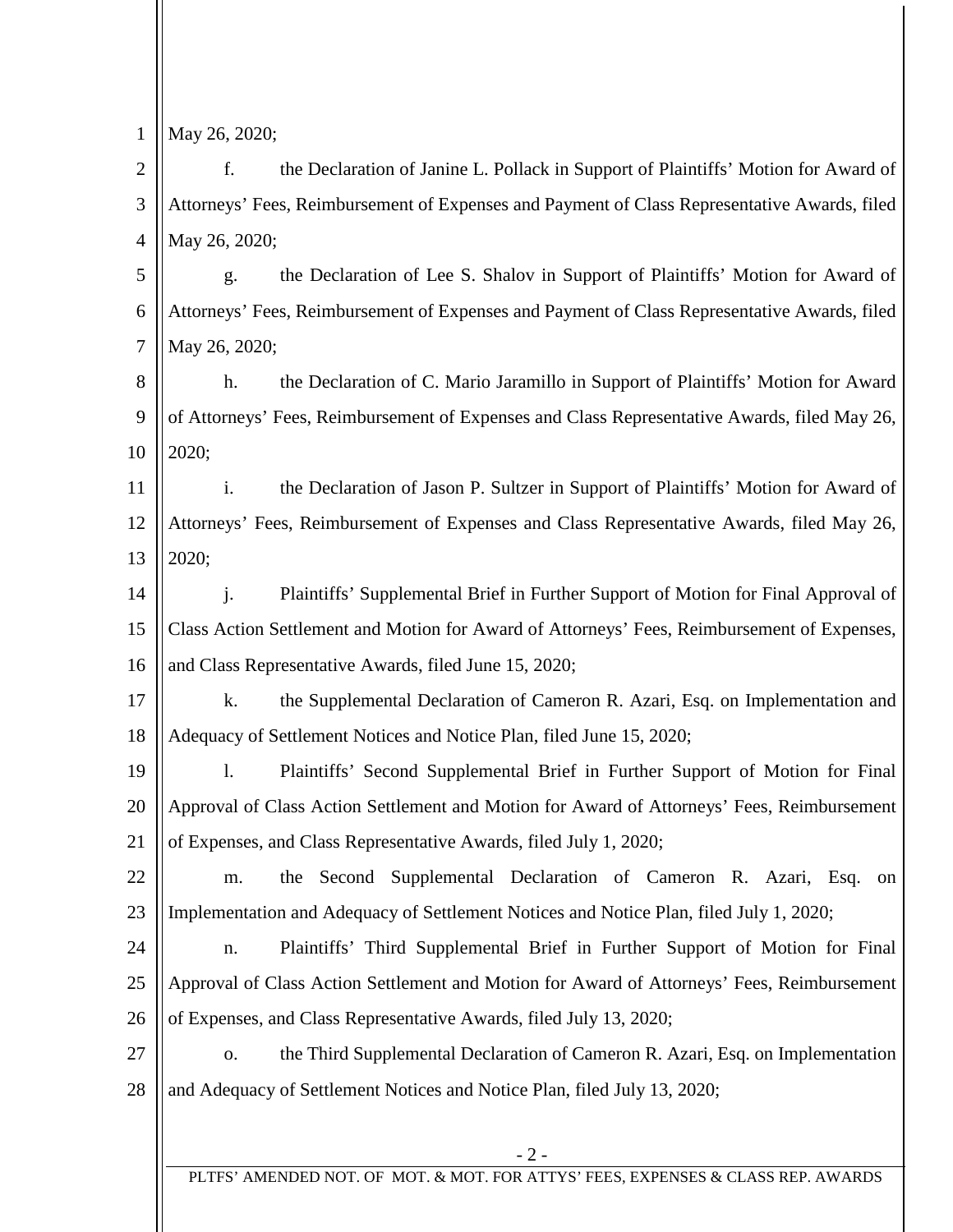| 1              | Plaintiffs' Fourth Supplemental Brief in Further Support of Motion for Final<br>p.              |  |  |
|----------------|-------------------------------------------------------------------------------------------------|--|--|
| $\overline{2}$ | Approval of Class Action Settlement and Motion for Award of Attorneys' Fees, Reimbursement      |  |  |
| 3              | of Expenses, and Class Representative Awards, filed July 29, 202;                               |  |  |
| 4              | the Fourth Supplemental Declaration of Cameron R. Azari, Esq. on Implementation<br>q.           |  |  |
| 5              | and Adequacy of Settlement Notices and Notice Plan, filed July 29, 2020;                        |  |  |
| 6              | Plaintiffs' Fifth Supplemental Brief in Further Support of Motion for Final<br>r.               |  |  |
| 7              | Approval of Class Action Settlement and Motion for Award of Attorneys' Fees, Reimbursement      |  |  |
| 8              | of Expenses, and Class Representative Awards, filed concurrently herewith;                      |  |  |
| 9              | the Joint Declaration of Janine L. Pollack and Rachele R. Byrd in Support of:<br>S.             |  |  |
| 10             | Plaintiffs' Fifth Supplemental Brief in Further Support of Motion for Final Approval of Class   |  |  |
| 11             | Action Settlement and Motion for Award of Attorneys' Fees, Reimbursement of Expenses and        |  |  |
| 12             | Class Representative Awards, filed concurrently herewith (the "Joint Declaration II" or "Joint" |  |  |
| 13             | Decl. $II$ ");                                                                                  |  |  |
| 14             | the Second Amended Settlement Agreement filed concurrently herewith as Exhibit<br>t.            |  |  |
| 15             | A to the Joint Declaration II;                                                                  |  |  |
| 16             | the Declaration of Cameron R. Azari, Esq. on Implementation and Adequacy of<br>u.               |  |  |
| 17             | Supplemental Settlement Notice Plan;                                                            |  |  |
| 18             | all files and records in this action; and<br>${\bf V}$ .                                        |  |  |
| 19             | any argument and evidence which may be presented at the hearing on this motion.<br>w.           |  |  |
| 20             |                                                                                                 |  |  |
| 21             | Jachele R. Byre<br>DATED: January 20, 2022<br>By:                                               |  |  |
| 22             |                                                                                                 |  |  |
| 23             | <b>BETSY C. MANIFOLD</b><br>manifold@whafh.com                                                  |  |  |
| 24             | <b>RACHELE R. BYRD</b><br>byrd@whafh.com                                                        |  |  |
| 25             | <b>WOLF HALDENSTEIN ADLER</b><br><b>FREEMAN &amp; HERZ LLP</b>                                  |  |  |
| 26             | 750 B Street, Suite 1820<br>San Diego, CA 92101                                                 |  |  |
| 27             | Telephone: 619/239-4599                                                                         |  |  |
| 28             | Facsimile: 619/234-4599                                                                         |  |  |
|                |                                                                                                 |  |  |
|                | $-3-$                                                                                           |  |  |
|                | PLTFS' AMENDED NOT. OF MOT. & MOT. FOR ATTYS' FEES, EXPENSES & CLASS REP. AWARDS                |  |  |
|                |                                                                                                 |  |  |